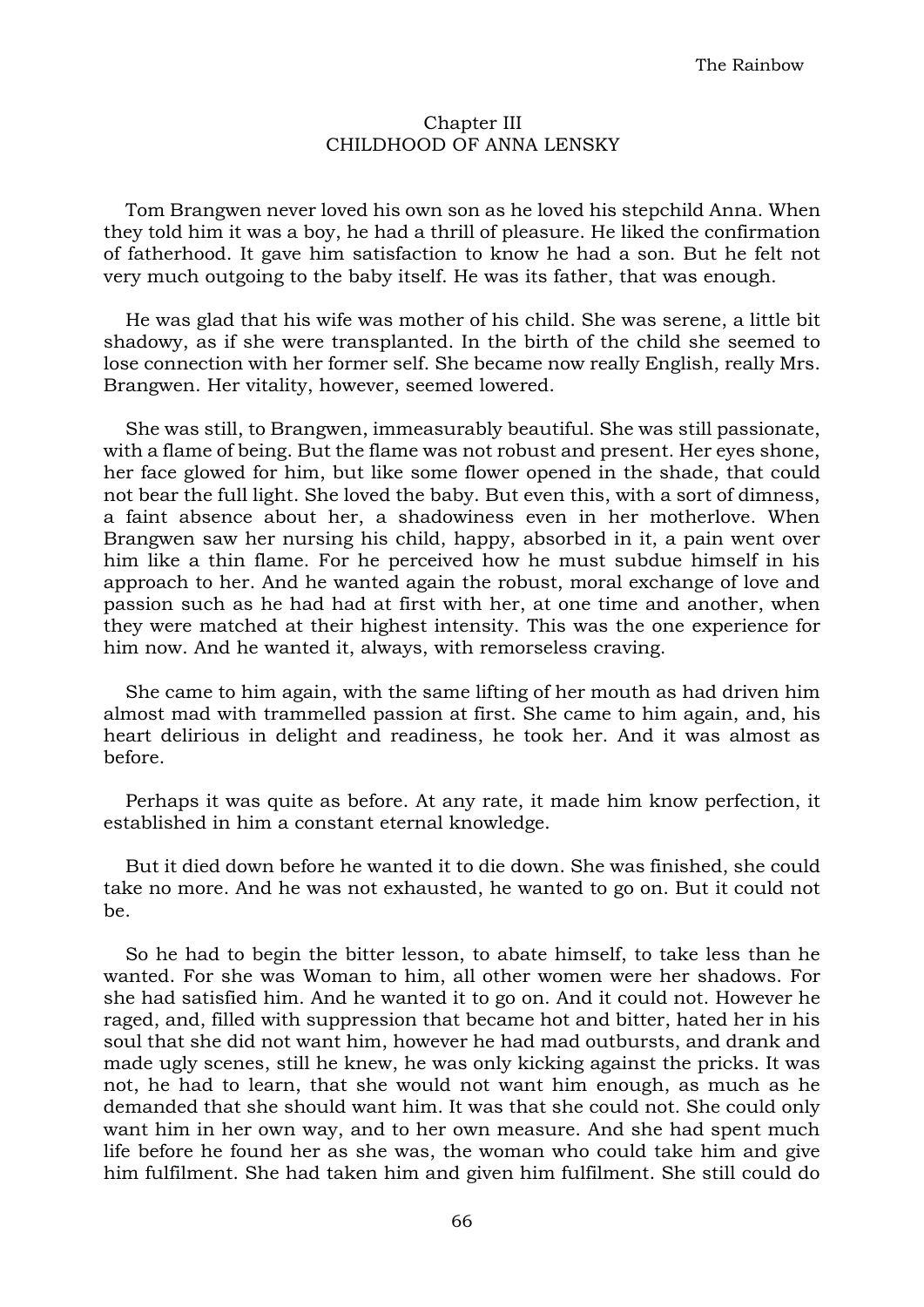so, in her own times and ways. But he must control himself, measure himself to her.

He wanted to give her all his love, all his passion, all his essential energy. But it could not be. He must find other things than her, other centres of living. She sat close and impregnable with the child. And he was jealous of the child.

But he loved her, and time came to give some sort of course to his troublesome current of life, so that it did not foam and flood and make misery. He formed another centre of love in her child, Anna. Gradually a part of his stream of life was diverted to the child, relieving the main flood to his wife. Also he sought the company of men, he drank heavily now and again.

The child ceased to have so much anxiety for her mother after the baby came. Seeing the mother with the baby boy, delighted and serene and secure, Anna was at first puzzled, then gradually she became indignant, and at last her little life settled on its own swivel, she was no more strained and distorted to support her mother. She became more childish, not so abnormal, not charged with cares she could not understand. The charge of the mother, the satisfying of the mother, had devolved elsewhere than on her. Gradually the child was freed. She became an independent, forgetful little soul, loving from her own centre.

Of her own choice, she then loved Brangwen most, or most obviously. For these two made a little life together, they had a joint activity. It amused him, at evening, to teach her to count, or to say her letters. He remembered for her all the little nursery rhymes and childish songs that lay forgotten at the bottom of his brain.

At first she thought them rubbish. But he laughed, and she laughed. They became to her a huge joke. Old King Cole she thought was Brangwen. Mother Hubbard was Tilly, her mother was the old woman who lived in a shoe. It was a huge, it was a frantic delight to the child, this nonsense, after her years with her mother, after the poignant folk tales she had had from her mother, which always troubled and mystified her soul.

She shared a sort of recklessness with her father, a complete, chosen carelessness that had the laugh of ridicule in it. He loved to make her voice go high and shouting and defiant with laughter. The baby was dark skinned and dark haired, like the mother, and had hazel eyes. Brangwen called him the blackbird.

"Hallo" Brangwen would cry, starting as he heard the wail of the child announcing it wanted to be taken out of the cradle, "there's the blackbird tuning up."

"The blackbird's singing" Anna would shout with delight "the blackbird's singing."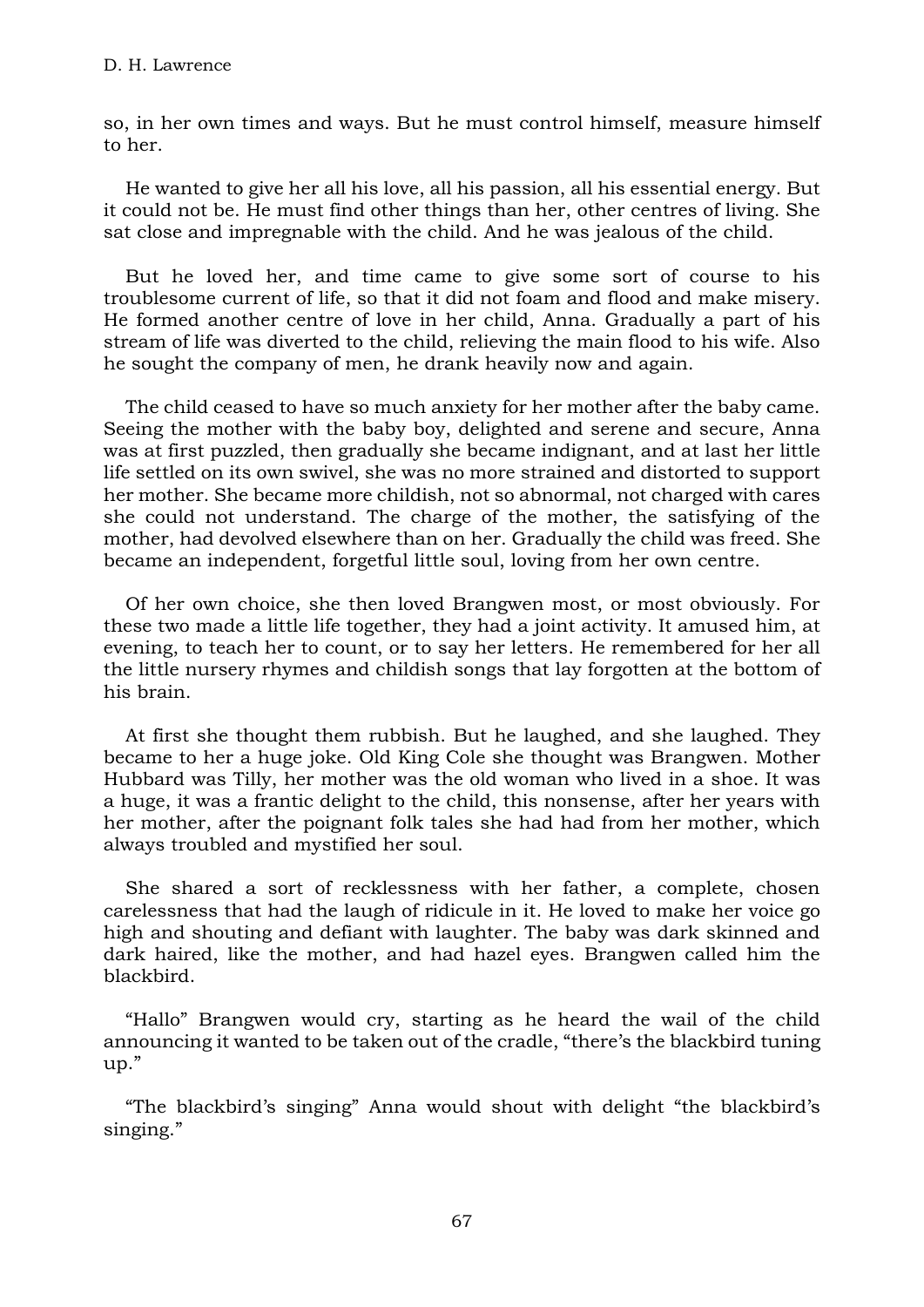"When the pie was opened" Brangwen shouted in his bawling bass voice, going over to the cradle, "the bird began to sing."

"Wasn't it a dainty dish to set before a king?" cried Anna, her eyes flashing with joy as she uttered the cryptic words, looking at Brangwen for confirmation. He sat down with the baby, saying loudly:

"Sing up, my lad, sing up."

And the baby cried loudly, and Anna shouted lustily, dancing in wild bliss:

"Sing a song of sixpence Pocketful of posies, Ascha! Ascha! ——"

Then she stopped suddenly in silence and looked at Brangwen again, her eyes flashing, as she shouted loudly and delightedly:

"I've got it wrong, I've got it wrong."

"Oh, my sirs" said Tilly entering, "what a racket!"

Brangwen hushed the child and Anna flipped and danced on. She loved her wild bursts of rowdiness with her father. Tilly hated it, Mrs. Brangwen did not mind.

Anna did not care much for other children. She domineered them, she treated them as if they were extremely young and incapable, to her they were little people, they were not her equals. So she was mostly alone, flying round the farm, entertaining the farmhands and Tilly and the servant girl, whirring on and never ceasing.

She loved driving with Brangwen in the trap. Then, sitting high up and bowling along, her passion for eminence and dominance was satisfied. She was like a little savage in her arrogance. She thought her father important, she was installed beside him on high. And they spanked along, beside the high, flourishing hedge tops, surveying the activity of the countryside. When people shouted a greeting to him from the road below, and Brangwen shouted jovially back, her little voice was soon heard shrilling along with his, followed by her chuckling laugh, when she looked up at her father with bright eyes, and they laughed at each other. And soon it was the custom for the passerby to sing out: "How are ter, Tom? Well, my lady!" or else, "Mornin', Tom, mornin', my Lass!" or else, "You're off together then?" or else, "You're lookin' rarely, you two."

Anna would respond, with her father: "How are you, John! *Good* mornin', William! Ay, makin' for Derby" shrilling as loudly as she could. Though often, in response to "You're off out a bit then" she would reply "Yes, we are," to the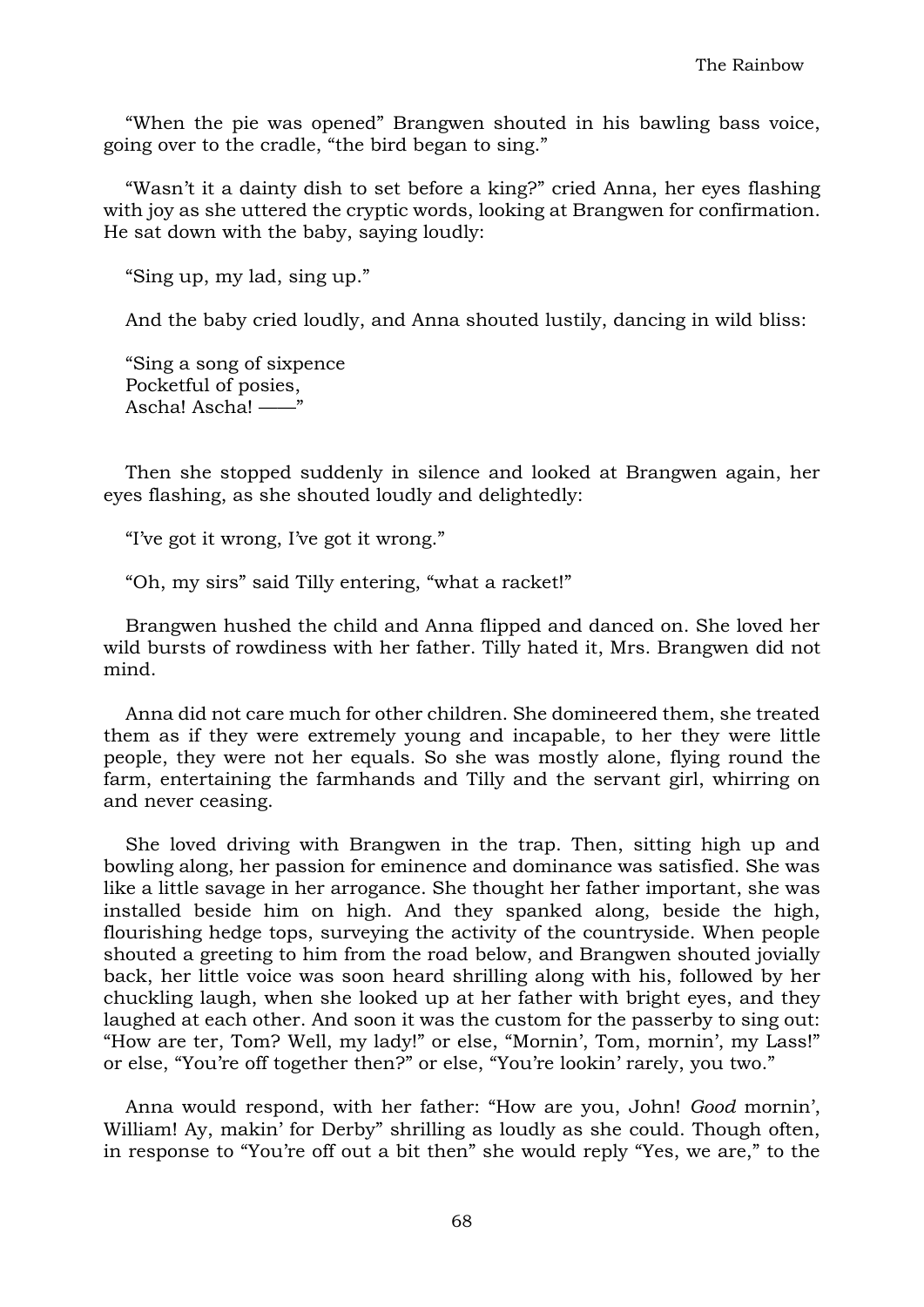great joy of all. She did not like the people who saluted him and did not salute her.

She went into the public house with him, if he had to call, and often sat beside him in the bar parlour as he drank his beer or brandy. The landladies paid court to her, in the obsequious way landladies have.

"Well, little lady, an' what's your name?"

"Anna Brangwen" came the immediate, haughty answer.

"Indeed it is! An' do you like driving in a trap with your father?"

"Yes" said Anna, shy, but bored by these inanities. She had a touch-me-not way of blighting the inane inquiries of grown-up people.

"My word, she's a fawce little thing" the landlady would say to Brangwen.

"Ay" he answered, not encouraging comments on the child. Then there followed the present of a biscuit, or of cake, which Anna accepted as her dues.

"What does she say, that I'm a fawce little thing?" the small girl asked afterwards.

"She means you're a sharp-shins."

Anna hesitated. She did not understand. Then she laughed at some absurdity she found.

Soon he took her every week to market with him. "I can come, can't I?" she asked every Saturday, or Thursday morning, when he made himself look fine in his dress of a gentleman farmer. And his face clouded at having to refuse her.

So at last, he overcame his own shyness, and tucked her beside him. They drove into Nottingham and put up at the "Black Swan". So far all right. Then he wanted to leave her at the inn. But he saw her face, and knew it was impossible. So he mustered his courage, and set off with her, holding her hand, to the cattle market.

She stared in bewilderment, flitting silent at his side. But in the cattle market she shrank from the press of men, all men, all in heavy, filthy boots, and leathern leggins. And the road underfoot was all nasty with cow muck. And it frightened her to see the cattle in the square pens, so many horns, and so little enclosure, and such a madness of men and a yelling of drovers. Also she felt her father was embarrassed by her, and ill-at-ease. He brought her a cake at the refreshment-booth, and set her on a seat. A man hailed him.

"*Good* morning, Tom. That thine, then?" — and the bearded farmer jerked his head at Anna.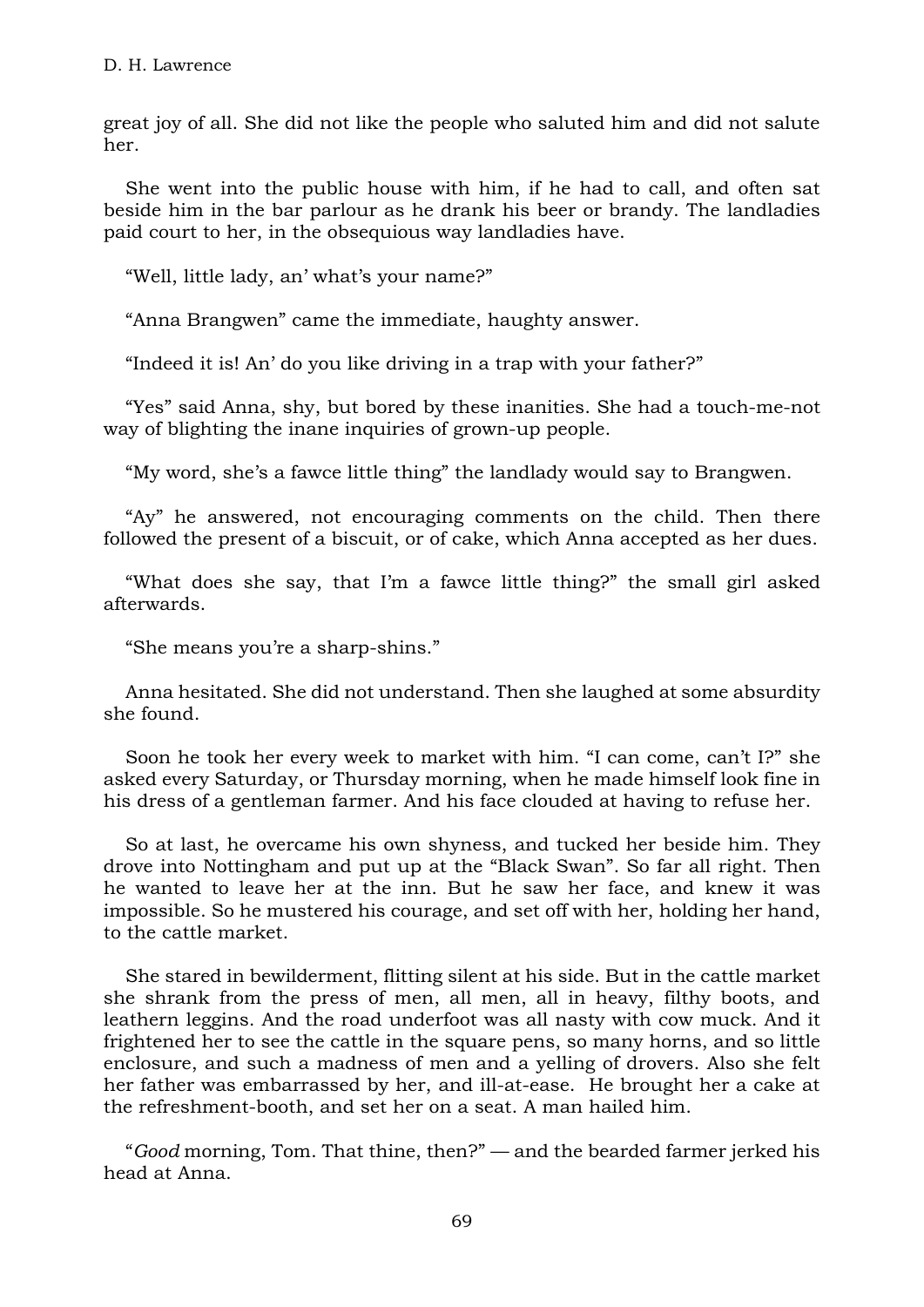"Ay" said Brangwen, deprecating.

"I did-na know tha'd one that old."

"No, it's my missis's."

"Oh, that's it!" And the man looked at Anna as if she were some odd little cattle. She glowered with black eyes.

Brangwen left her there, in charge of the barman, whilst he went to see about the selling of some young stirks. Farmers, butchers, drovers, dirty, uncouth men from whom she shrank instinctively stared down at her as she sat on her seat, then went to get their drink, talking in unabated tones. All was big and violent about her.

"Whose child met that be?" they asked of the barman.

"It belongs to Tom Brangwen."

The child sat on in neglect, watching the door for her father. He never came; many, many men came, but not he, and she sat like a shadow. She knew one did not cry in such a place. And every man looked at her inquisitively, she shut herself away from them.

A deep, gathering coldness of isolation took hold on her. He was never coming back. She sat on, frozen, unmoving.

When she had become blank and timeless he came, and she slipped off her seat to him, like one come back from the dead. He had sold his beast as quickly as he could. But all the business was not finished. He took her again through the hurtling welter of the cattle market.

Then at last they turned and went out through the gate. He was always hailing one man or another, always stopping to gossip about land and cattle and horses and other things she did not understand, standing in the filth and the smell, among the legs and great boots of men. And always she heard the questions:

"What lass is that, then? I didn't know tha'd one o' that age."

"It belongs to my missis."

Anna was very conscious of her derivation from her mother, in the end, and of her alienation.

But at last they were away, and Brangwen went with her into a little dark, ancient eating house in the Bridlesmith Gate. They had cow's tail soup, and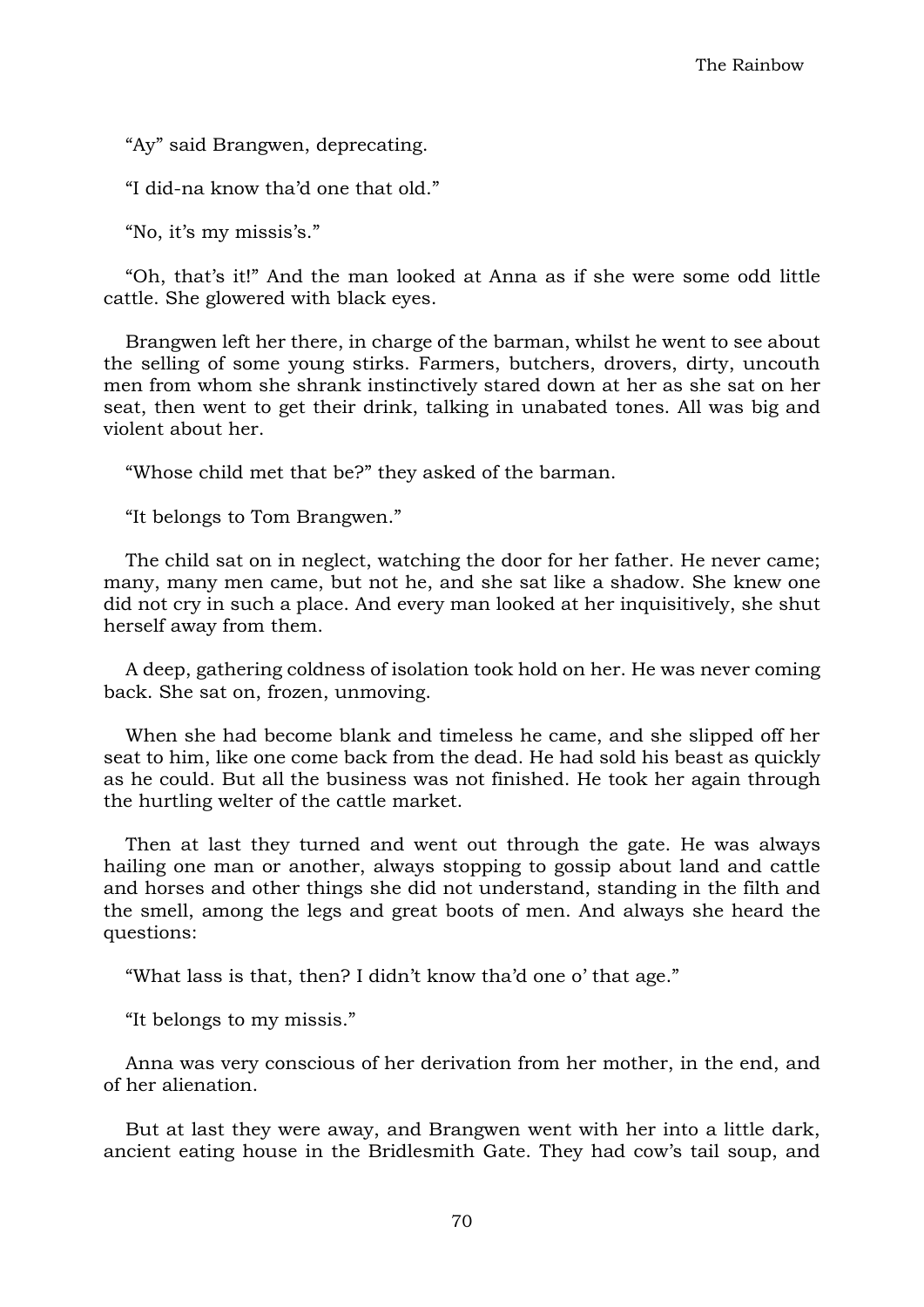meat and cabbage and potatoes. Other men, other people, came into the dark, vaulted place, to eat. Anna was wide-eyed and silent with wonder.

Then they went into the big market, into the corn exchange, then to shops. He bought her a little book off a stall. He loved buying things, odd things that he thought would be useful. Then they went to the "Black Swan", and she drank milk and he brandy, and they harnessed the horse and drove off, up the Derby Road.

She was tired out with wonder and marvelling. But the next day, when she thought of it, she skipped, flipping her leg in the odd dance she did, and talked the whole time of what had happened to her, of what she had seen. It lasted her all the week. And the next Saturday she was eager to go again.

She became a familiar figure in the cattle market, sitting waiting in the little booth. But she liked best to go to Derby. There her father had more friends. And she liked the familiarity of the smaller town, the nearness of the river, the strangeness that did not frighten her, it was so much smaller. She liked the covered-in market, and the old women. She liked the "George Inn", where her father put up. The landlord was Brangwen's old friend, and Anna was made much of. She sat many a day in the cosy parlour talking to Mr. Wigginton, a fat man with red hair, the landlord. And when the farmers all gathered at twelve o'clock for dinner, she was a little heroine.

At first she would only glower or hiss at these strange men with their uncouth accent. But they were good-humoured. She was a little oddity, with her fierce, fair hair like spun glass sticking out in a flamy halo round the apple blossom face and the black eyes, and the men liked an oddity. She kindled their attention.

She was very angry because Marriott, a gentleman farmer from Ambergate, called her the little polecat.

"Why, you're a polecat," he said to her.

"I'm not," she flashed.

"You are. That's just how a polecat goes."

She thought about it.

"Well, you're — you're ——" she began.

"I'm what?"

She looked him up and down.

"You're a bow-leg man."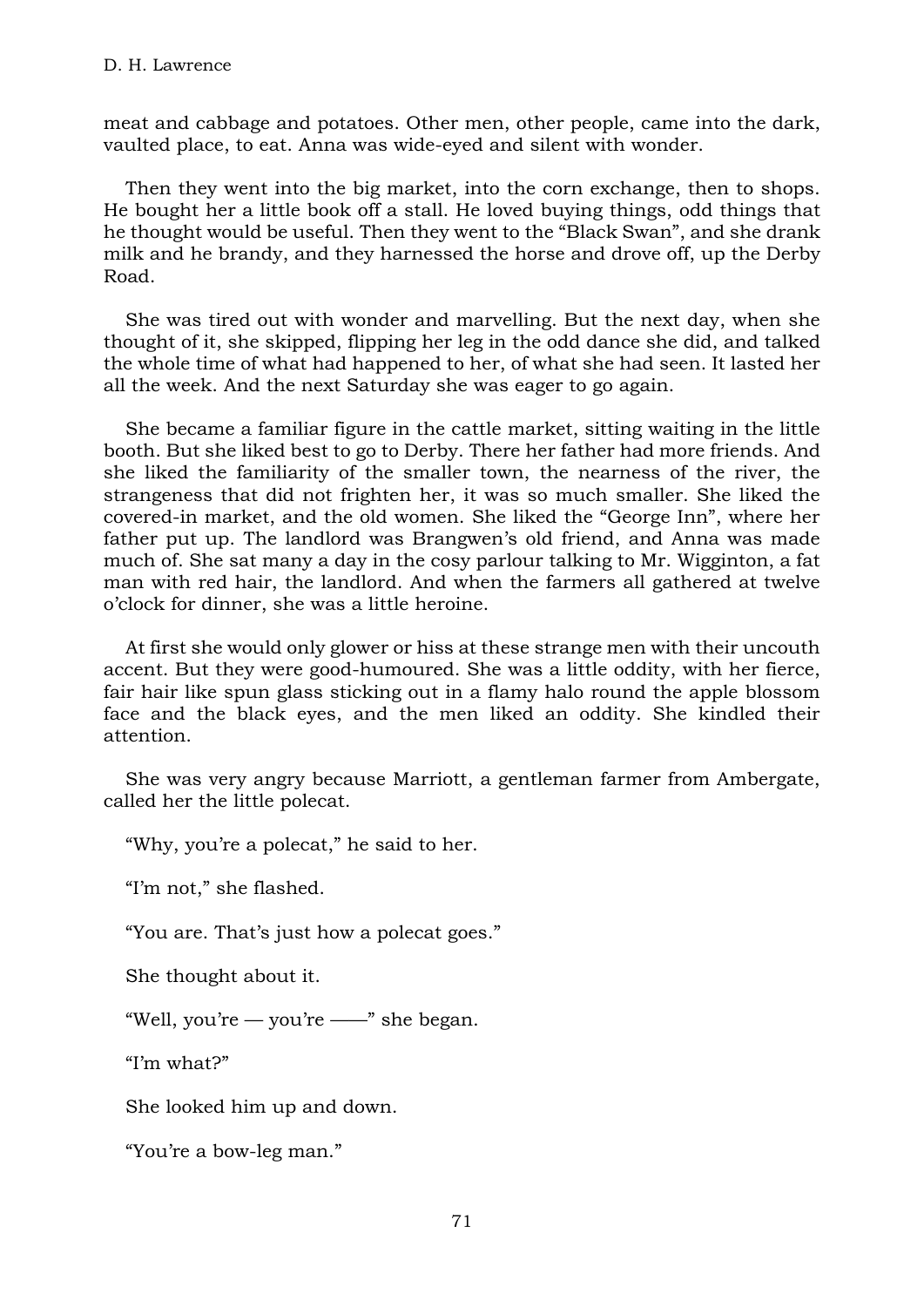Which he was. There was a roar of laughter. They loved her that she was indomitable.

"Ah" said Marriott. "Only a polecat says that."

"Well, I am a polecat," she flamed.

There was another roar of laughter from the men.

They loved to tease her.

"Well, me little maid" Braithwaite would say to her "an' how's th' lamb's wool?"

He gave a tug at a glistening, pale piece of her hair.

"It's not lamb's wool," said Anna, indignantly putting back her offended lock.

"Why, what'st ca' it then?"

"It's hair."

"Hair! Wheriver dun they rear that sort?"

"Wheriver dun they?" she asked, in dialect, her curiosity overcoming her.

Instead of answering he shouted with joy. It was the triumph, to make her speak dialect.

She had one enemy, the man they called Nut-Nat, or Nat-Nut, a cretin, with inturned feet, who came flap-lapping along, shoulder jerking up at every step. This poor creature sold nuts in the public houses where he was known. He had no roof to his mouth, and the men used to mock his speech.

The first time he came into the "George" when Anna was there, she asked, after he had gone, her eyes very round:

"Why does he do that when he walks?"

"'E canna 'elp 'isself, Duckie, it's th' make o' th' fellow."

She thought about it, then she laughed nervously. And then she bethought herself, her cheeks flushed, and she cried:

"He's a *horrid* man."

"Nay, he's non horrid; he canna help it if he wor struck that road."

But when poor Nat came wambling in again, she slid away. And she would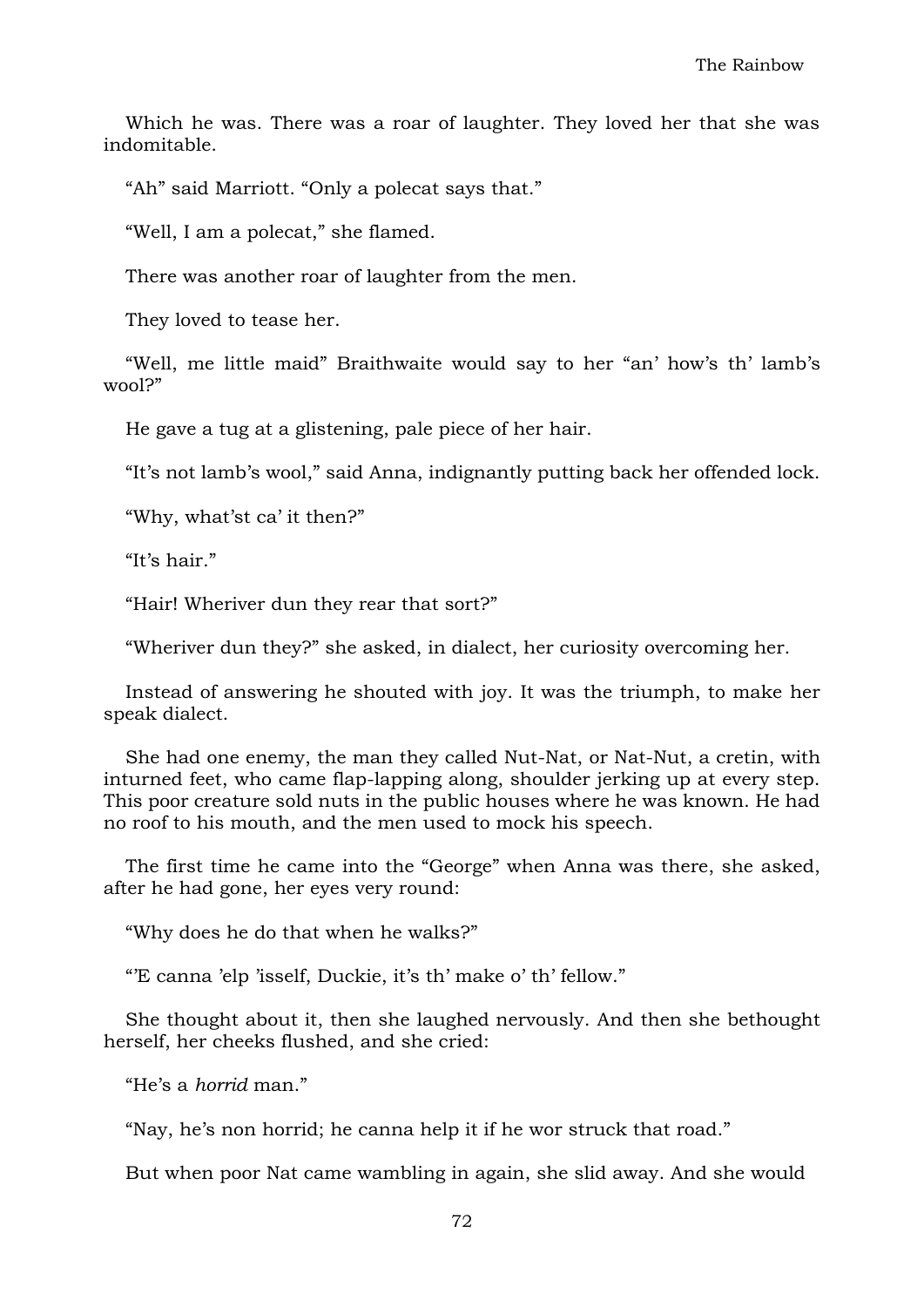not eat his nuts, if the men bought them for her. And when the farmers gambled at dominoes for them, she was angry.

"They are dirty man's nuts," she cried.

So a revulsion started against Nat, who had not long after to go to the workhouse.

There grew in Brangwen's heart now a secret desire to make her a lady. His brother Alfred, in Nottingham, had caused a great scandal by becoming the lover of an educated woman, a lady, widow of a doctor. Very often, Alfred Brangwen went down as a friend to her cottage, which was in Derbyshire, leaving his wife and family for a day or two, then returning to them. And no one dared gainsay him, for he was a strong-willed, direct man, and he said he was a friend of this widow.

One day Brangwen met his brother on the station.

"Where are *you* going to, then?" asked the younger brother.

"I'm going down to Wirksworth."

"You've got friends down there, I'm told."

"Yes."

"I s'll have to be lookin' in when I'm down that road."

"You please yourself."

Tom Brangwen was so curious about the woman that the next time he was in Wirksworth he asked for her house.

He found a beautiful cottage on the steep side of a hill, looking clean over the town, that lay in the bottom of the basin, and away at the old quarries on the opposite side of the space. Mrs. Forbes was in the garden. She was a tall woman with white hair. She came up the path taking off her thick gloves, laying down her shears. It was autumn. She wore a wide-brimmed hat.

Brangwen blushed to the roots of his hair, and did not know what to say.

"I thought I might look in," he said, "knowing you were friends of my brother's. I had to come to Wirksworth."

She saw at once that he was a Brangwen.

"Will you come in?" she said. "My father is lying down."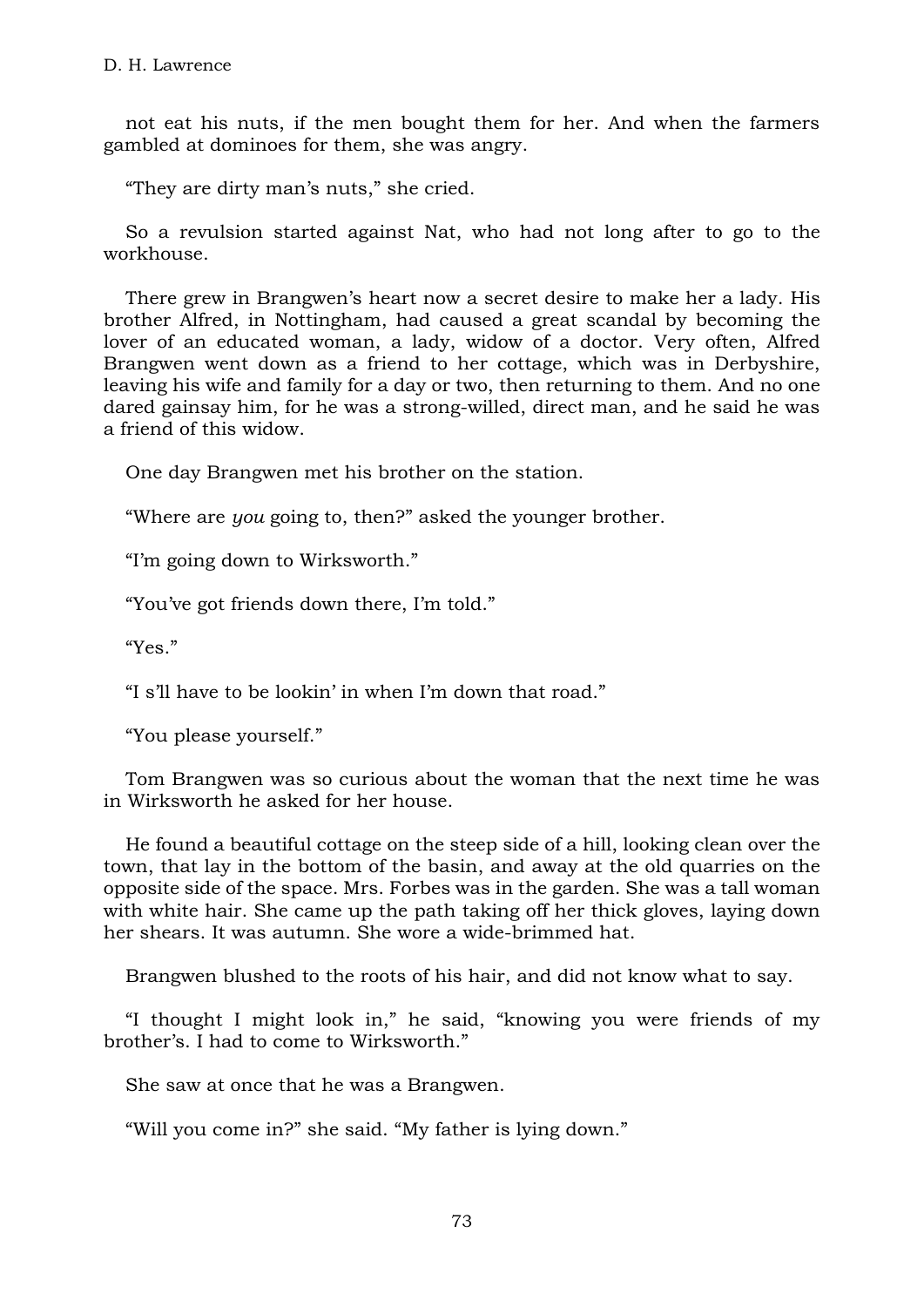She took him into a drawing room, full of books, with a piano and a violin stand. And they talked, she simply and easily. She was full of dignity. The room was of a kind Brangwen had never known; the atmosphere seemed open and spacious, like a mountain top to him.

"Does my brother like reading?" he asked.

"Some things. He has been reading Herbert Spencer. And we read Browning sometimes."

Brangwen was full of admiration, deep thrilling, almost reverential admiration. He looked at her with lit-up eyes when she said "we read". At last he burst out, looking round the room:

"I didn't know our Alfred was this way inclined."

"He is quite an unusual man."

He looked at her in amazement. She evidently had a new idea of his brother: she evidently appreciated him. He looked again at the woman. She was about forty, straight, rather hard, a curious, separate creature. Himself, he was not in love with her, there was something chilling about her. But he was filled with boundless admiration.

At teatime he was introduced to her father, an invalid who had to be helped about, but who was ruddy and well-favoured, with snowy hair and watery blue eyes, and a courtly naïve manner that again was new and strange to Brangwen, so suave, so merry, so innocent.

His brother was this woman's lover! It was too amazing. Brangwen went home despising himself for his own poor way of life. He was a clod-hopper and a boor, dull, stuck in the mud. More than ever he wanted to clamber out, to this visionary polite world.

He was well off. He was as well off as Alfred, who could not have above six hundred a year, all told. He himself made about four hundred, and could make more. His investments got better every day. Why did he not do something? His wife was a lady also.

But when he got to the Marsh, he realized how fixed everything was, how the other form of life was beyond him, and he regretted for the first time that he had succeeded to the farm. He felt a prisoner, sitting safe and easy and unadventurous. He might, with risk, have done more with himself. He could neither read Browning nor Herbert Spencer, nor have access to such a room as Mrs. Forbes's. All that form of life was outside him.

But then, he said he did not want it. The excitement of the visit began to pass off. The next day he was himself, and if he thought of the other woman, there was something about her and her place that he did not like, something cold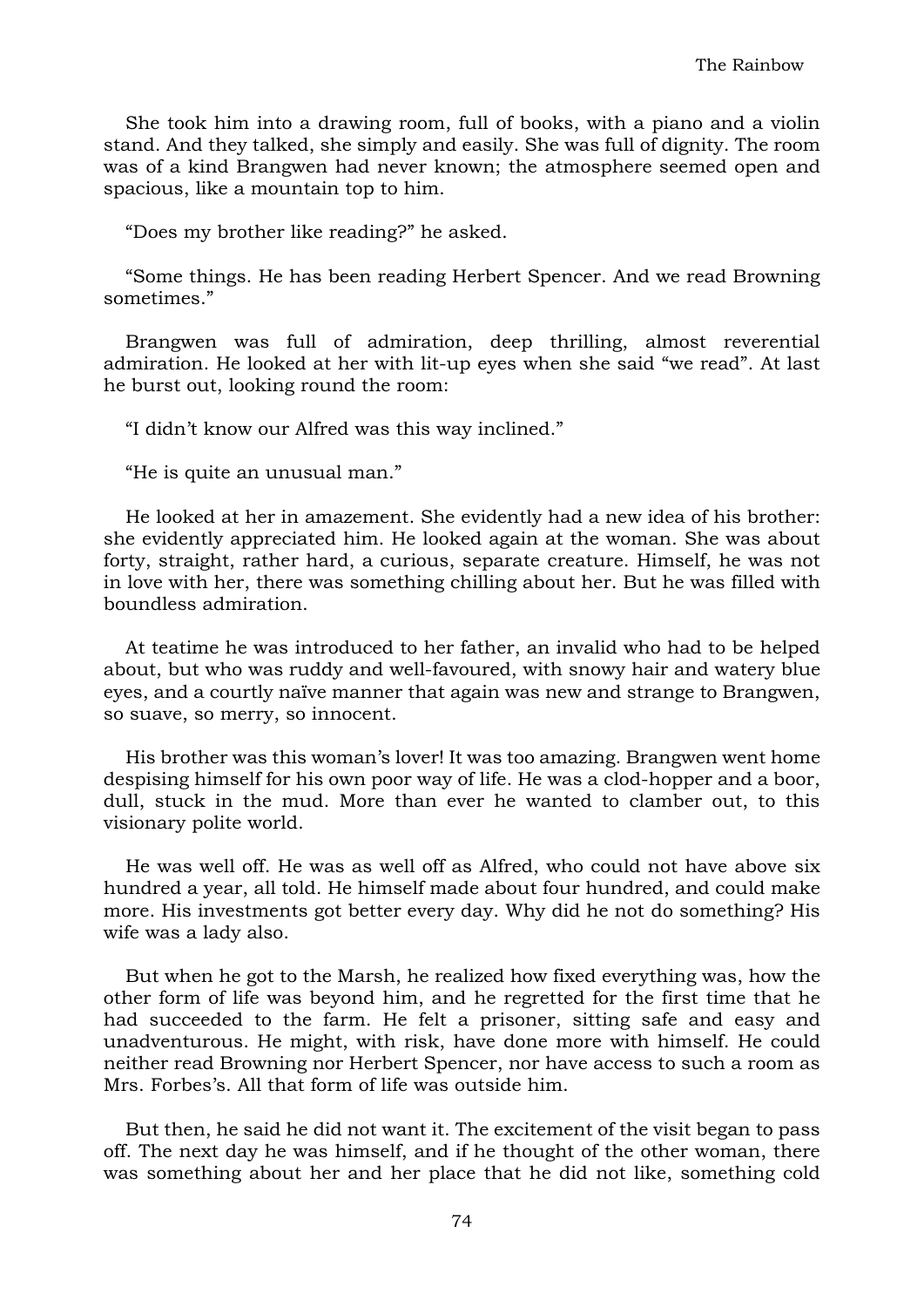something alien, as if she were not a woman, but an inhuman being who used up human life for cold, unliving purposes.

The evening came on, he played with Anna, and then sat alone with his own wife. She was sewing. He sat very still, smoking, perturbed. He was aware of his wife's quiet figure, and quiet dark head bent over her needle. It was too quiet for him. It was too peaceful. He wanted to smash the walls down, and let the night in, so that his wife should not be so secure and quiet, sitting there. He wished the air were not so close and narrow. His wife was obliterated from him, she was in her own world, quiet, secure, unnoticed, unnoticing. He was shut down by her.

He rose to go out. He could not sit still any longer. He must get out of this oppressive, shutdown, woman haunt.

His wife lifted her head and looked at him.

"Are you going out?" she asked.

He looked down and met her eyes. They were darker than darkness, and gave deeper space. He felt himself retreating before her, defensive, whilst her eyes followed and tracked him own.

"I was just going up to Cossethay," he said.

She remained watching him.

"Why do you go?" she said.

His heart beat fast, and he sat down, slowly.

"No reason particular" he said, beginning to fill his pipe again, mechanically.

"Why do you go away so often?" she said.

"But you don't want me," he replied.

She was silent for a while.

"You do not want to be with me any more" she said.

It startled him. How did she know this truth? He thought it was his secret.

"Yi" he said.

"You want to find something else" she said.

He did not answer. "Did he?" he asked himself.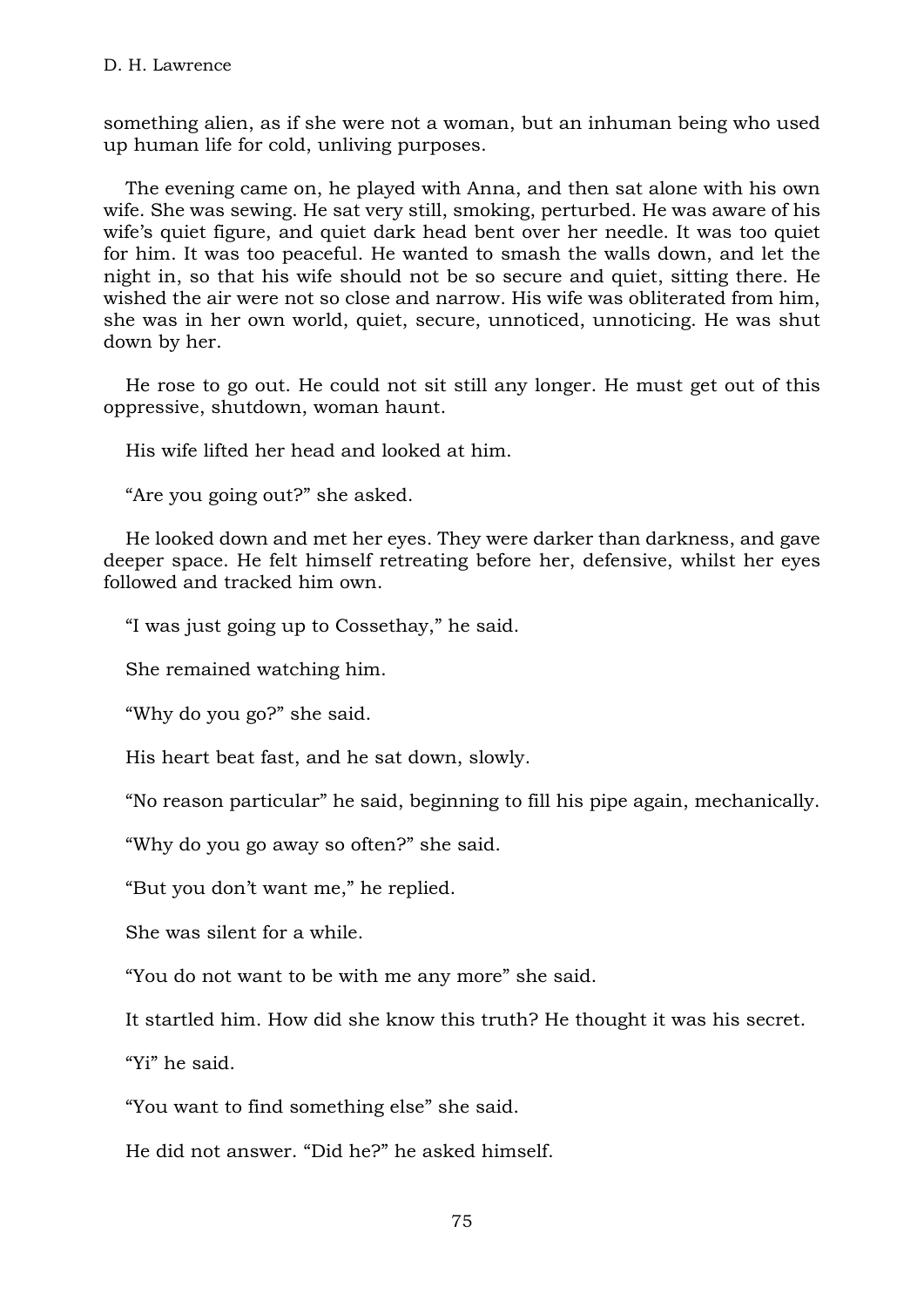"You should not want so much attention" she said. "You are not a baby."

"I'm not grumbling," he said. Yet he knew he was.

"You think you have not enough" she said.

"How enough?"

"You think you have not enough in me. But how do you know me? What do you do to make me love you?"

He was flabbergasted.

"I never said I hadn't enough in you" he replied. "I didn't know you wanted making to love me. What do you want?"

"You don't make it good between us any more, you are not interested. You do not make me want you."

"And you don't make me want you, do you now?" There was a silence. They were such strangers.

"Would you like to have another woman?" she asked.

His eyes grew round, he did not know where he was. How could she, his own wife, say such a thing? But she sat there, small and foreign and separate. It dawned upon him she did not consider herself his wife, except in so far as they agreed. She did not feel she had married him. At any rate, she was willing to allow he might want another woman. A gap, a space opened before him.

"No," he said slowly. "What other woman should I want?"

"Like your brother" she said.

He was silent for some time, ashamed also.

"What of her?" he said. "I didn't like the woman."

"Yes, you liked her" she answered persistently.

He stared in wonder at his own wife as she told him his own heart so callously. And he was indignant. What right had she to sit there telling him these things? She was his wife, what right had she to speak to him like this, as if she were a stranger.

"I didn't," he said. "I want no woman."

"Yes, you would like to be like Alfred."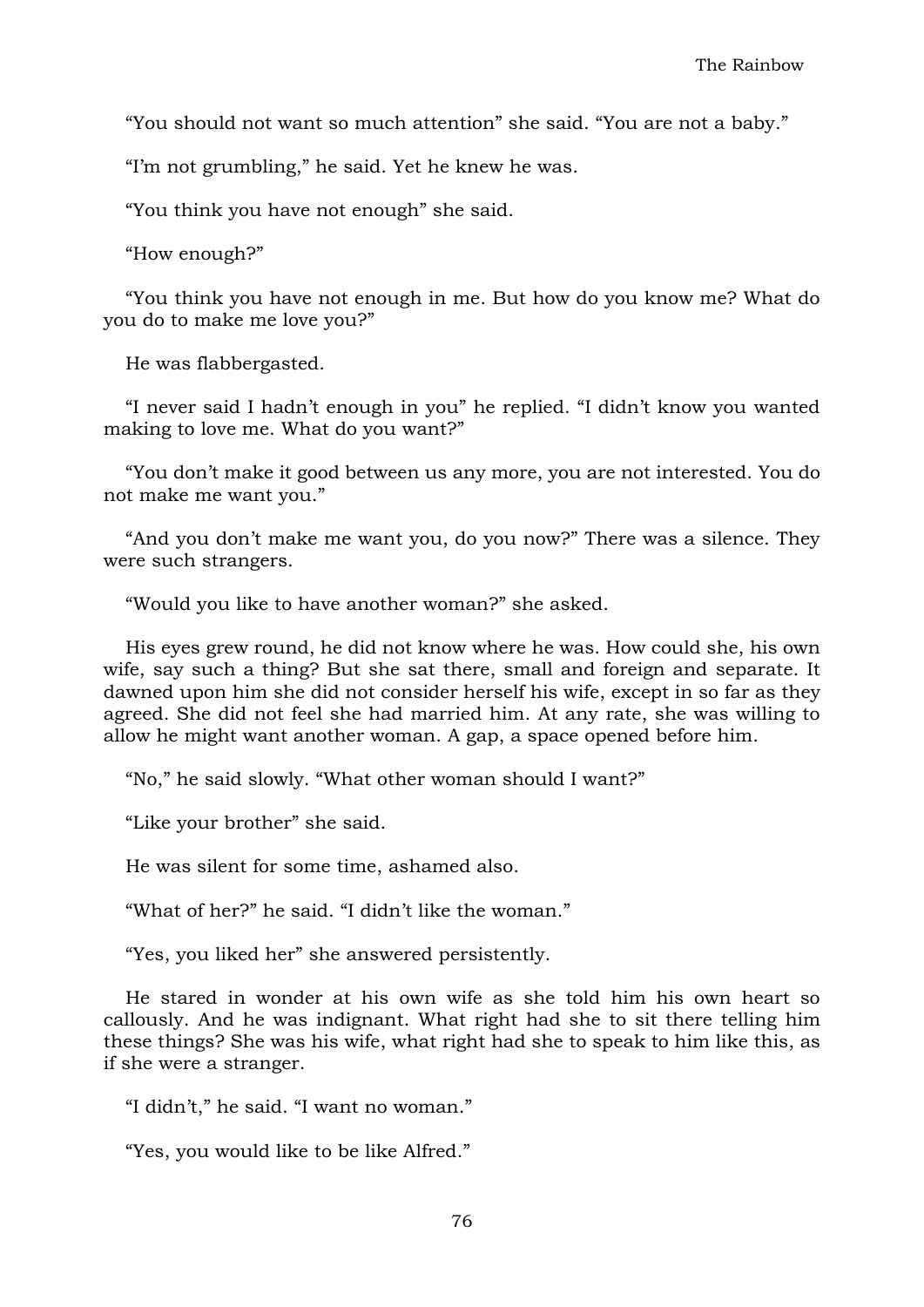His silence was one of angry frustration. He was astonished. He had told her of his visit to Wirksworth, but briefly, without interest, he thought.

As she sat with her strange dark face turned towards him, her eyes watched him, inscrutable, casting him up. He began to oppose her. She was again the active unknown facing him. Must he admit her? He resisted involuntarily.

"Why should you want to find a woman who is more to you than me?" she said.

The turbulence raged in his breast.

"I don't" he said.

"Why do you?" she repeated. "Why do you want to deny me?"

Suddenly, in a flash, he saw she might be lonely, isolated, unsure. She had seemed to him the utterly certain, satisfied, absolute, excluding him. Could she need anything?

"Why aren't you satisfied with  $me$ ?  $-$  I'm not satisfied with you. Paul used to come to me and take me like a man does. You only leave me alone or take me like your cattle, quickly, to forget me again — so that you can forget me again."

"What am I to remember about you?" said Brangwen.

"I want you to know there is somebody there besides yourself."

"Well, don't I know it?"

"You come to me as if it was for nothing, as if I was nothing there. When Paul came to me, I was something to him  $-$  a woman, I was. To you I am nothing  $$ it is like cattle — or nothing —— $"$ 

"You make me feel as if *I* was nothing," he said.

They were silent. She sat watching him. He could not move, his soul was seething and chaotic. She turned to her sewing again. But the sight of her bent before him held him and would not let him be. She was a strange, hostile, dominant thing. Yet not quite hostile. As he sat he felt his limbs were strong and hard, he sat in strength.

She was silent for a long time, stitching. He was aware, poignantly, of the round shape of her head, very intimate, compelling. She lifted her head and sighed. The blood burned in him, her voice ran to him like fire.

"Come here" she said, unsure.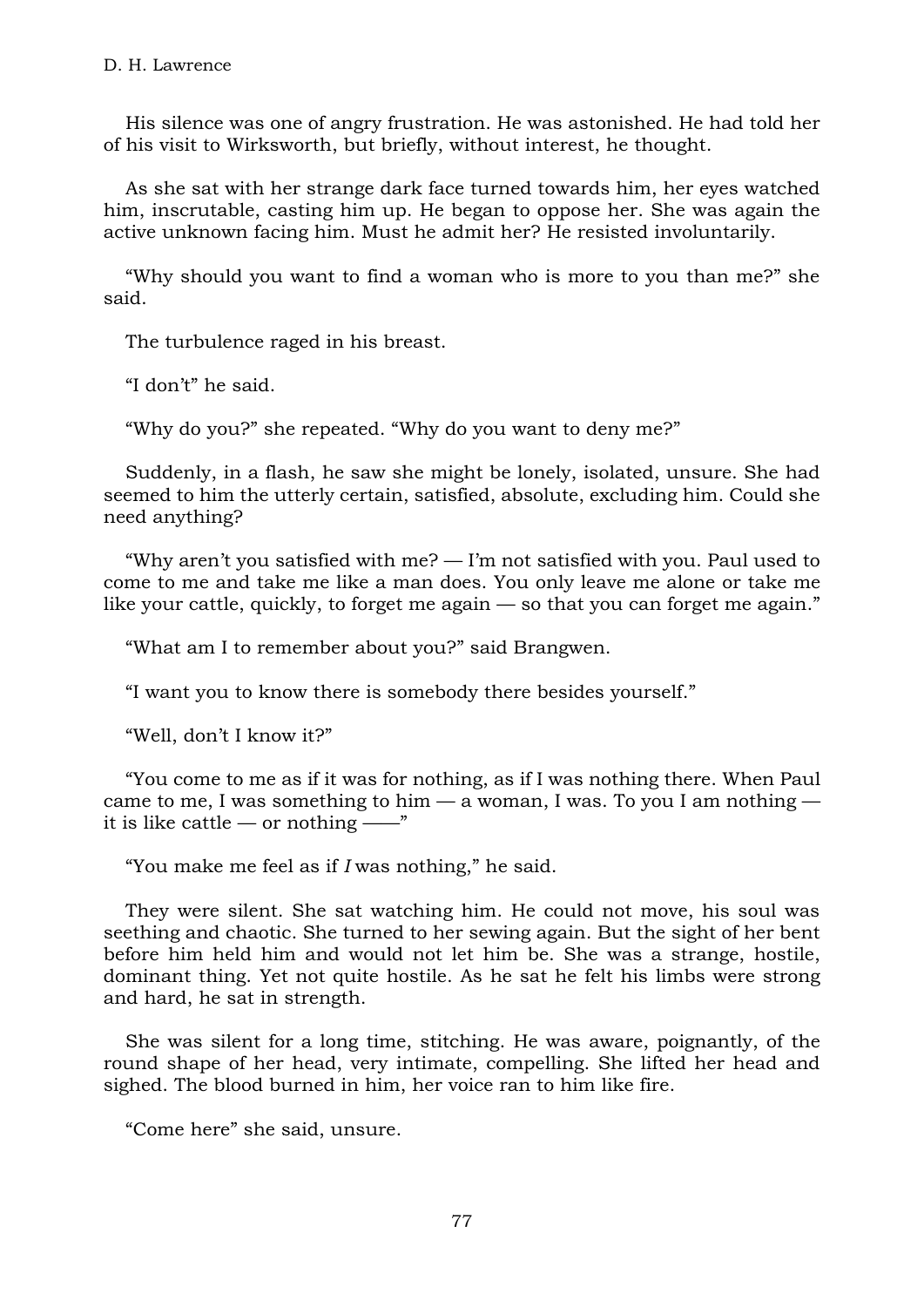For some moments he did not move. Then he rose slowly and went across the hearth. It required an almost deathly effort of volition, or of acquiescence. He stood before her and looked down at her. Her face was shining again, her eyes were shining again like terrible laughter. It was to him terrible, how she could be transfigured. He could not look at her, it burnt his heart.

"My love!" she said.

And she put her arms round him as he stood before her round his thighs, pressing him against her breast. And her hands on him seemed to reveal to him the mould of his own nakedness, he was passionately lovely to himself. He could not bear to look at her.

"My dear!" she said. He knew she spoke a foreign language. The fear was like bliss in his heart. He looked down. Her face was shining, her eyes were full of light, she was awful. He suffered from the compulsion to her. She was the awful unknown. He bent down to her, suffering, unable to let go, unable to let himself go, yet drawn, driven. She was now the transfigured, she was wonderful, beyond him. He wanted to go. But he could not as yet kiss her. He was himself apart. Easiest he could kiss her feet. But he was too ashamed for the actual deed, which were like an affront. She waited for him to meet her, not to bow before her and serve her. She wanted his active participation, not his submission. She put her fingers on him. And it was torture to him, that he must give himself to her actively, participate in her, that he must meet and embrace and know her, who was other than himself. There was that in him which shrank from yielding to her, resisted the relaxing towards her, opposed the mingling with her, even while he most desired it. He was afraid, he wanted to save himself.

There were a few moments of stillness. Then gradually, the tension, the withholding relaxed in him, and he began to flow towards her. She was beyond him, the unattainable. But he let go his hold on himself, he relinquished himself, and knew the subterranean force of his desire to come to her, to be with her, to mingle with her, losing himself to find her, to find himself in her. He began to approach her, to draw near.

His blood beat up in waves of desire. He wanted to come to her, to meet her. She was there, if he could reach her. The reality of her who was just beyond him absorbed him. Blind and destroyed, he pressed forward, nearer, nearer, to receive the consummation of himself, he received within the darkness which should swallow him and yield him up to himself. If he could come really within the blazing kernel of darkness, if really he could be destroyed, burnt away till he lit with her in one consummation, that were supreme, supreme.

Their coming together now, after two years of married life, was much more wonderful to them than it had been before. It was the entry into another circle of existence, it was the baptism to another life, it was the complete confirmation. Their feet trod strange ground of knowledge, their footsteps were lit up with discovery. Wherever they walked, it was well, the world re-echoed round them